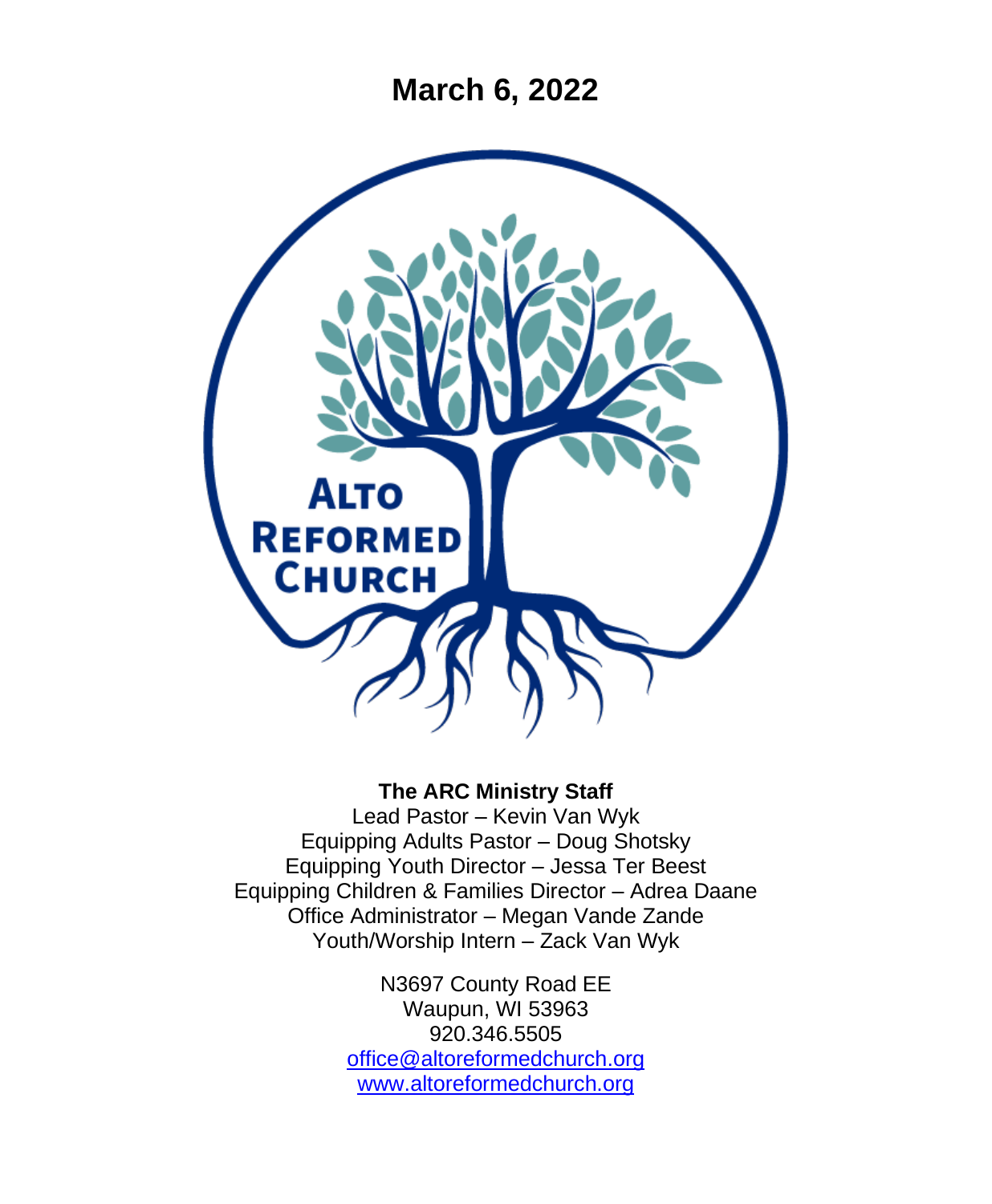## **We Approach God**

Welcome & Announcements Baptism – Nova Beth, daughter of Scott & Mel Bruins

Men's Chorus – "I Am Determined"

Praise Singing "We Believe" "I Will Follow"

Congregational Prayer

### **We Hear God's Word**

Children's Message – Amber Gordon

Message – Five Magnificent Moves to Re-forming Me: Get to Work! Scripture – 1 Corinthians 3:5-9

## **We Respond to God**

Prayer

"You Are God Alone"

Blessing

# *Memory Verse for March 9th*

Guide me in your truth and teach me, for you are God my Savior, and my hope is in you all day long. – Psalms 25:5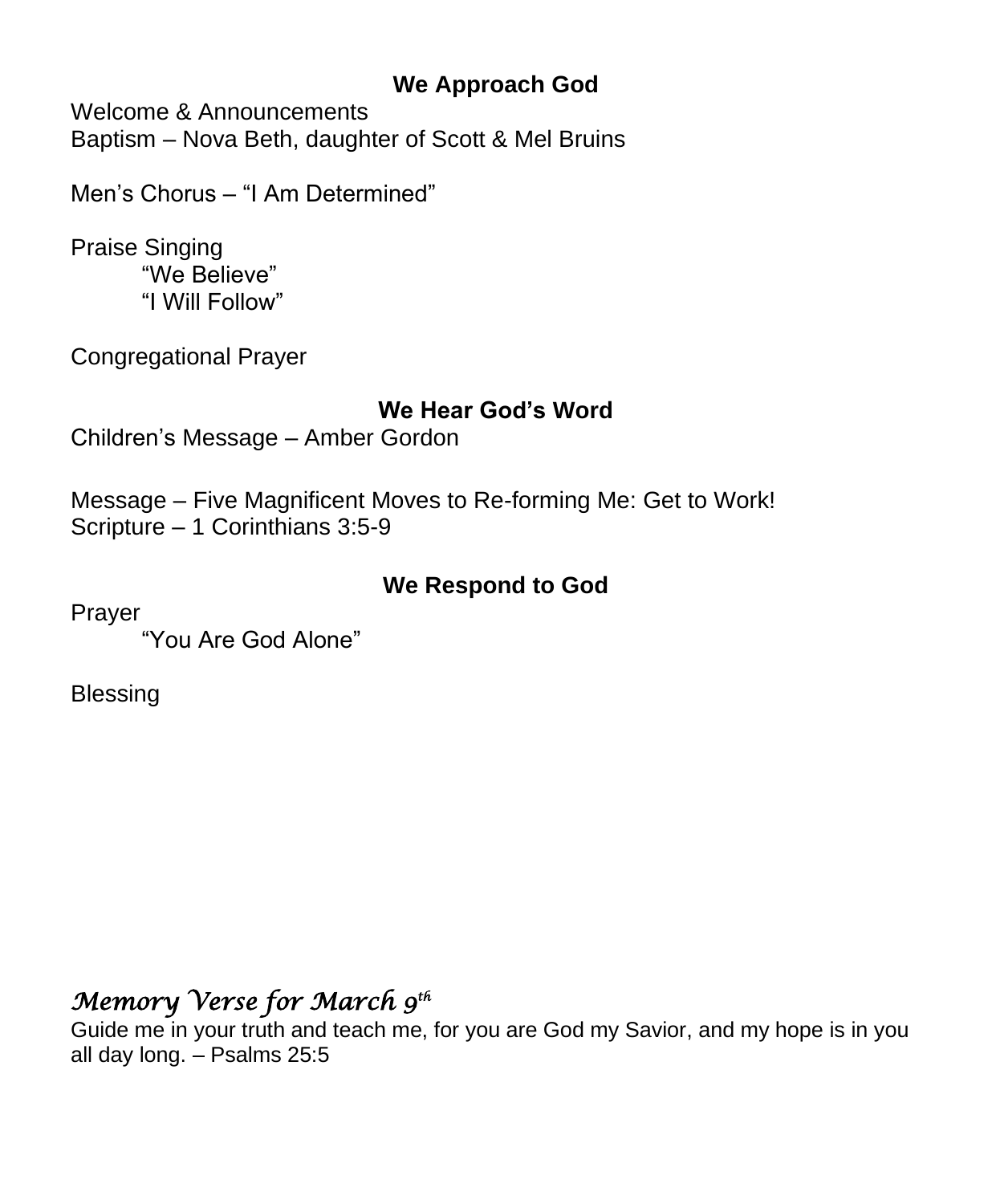

#### **Sermon Notes: Get to Work!**

### **Key Scriptures: 1 Corinthians 3:5-9**

**James 1:22-25** - **22** Do not merely listen to the word, and so deceive yourselves. Do what it says. **23** Anyone who listens to the word but does not do what it says is like someone who looks at his face in a mirror **24** and, after looking at himself, goes away and immediately forgets what he looks like. **25** But whoever looks intently into the perfect law that gives freedom, and continues in it—not forgetting what they have heard, but doing it—they will be blessed in what they do.

*A (performer) who expects to excel…without adequate (preparation)... is no more ridiculous than the Christian who hopes to be able to act in the manner of Christ when put to the test without appropriate exercise in Godly living.*

*- Anonymous Author*

#### **Application:**

- 1. Make an effort to read this quote each morning this week.
- 2. Read your bible.
- 3. Study your bible.
- 4. Pray.
- 5. Fellowship with other believers.
- 6. Serve others.
- 7. Love your neighbors.
- 8. Do it all again. Over, and over, and over…until Jesus takes you home.

"I'm part of the fellowship of the unashamed. I have Holy Spirit power. The die has been cast. I have stepped over the line. The decision has been made. I'm a disciple of His. I won't look back, let up, slow down, back away, or be still.

My past is redeemed, my present makes sense, my future is secure. I'm finished and down with low living, sight walking, small planning, smooth knees, colorless dreams, tamed visions, mundane talking, cheap living, and dwarfed goals.

I no longer need prominence, prosperity, position, promotions, plaudits, or popularity. I don't have to be right, first, tops, recognized, praised, regarded, or rewarded. I now live by faith, lean on His presence, walk by patience, lift by prayer, and labor by power.

My face is set, my gait is fast, my goal is heaven, my road is narrow, my way is rough, my companions are few, my Guide is reliable, my mission is clear. I cannot be bought, compromised, detoured, lured away, turned back, deluded, or delayed. I will not flinch in the face of sacrifice, hesitate in the presence of the adversary, negotiate at the table of the enemy, ponder at the pool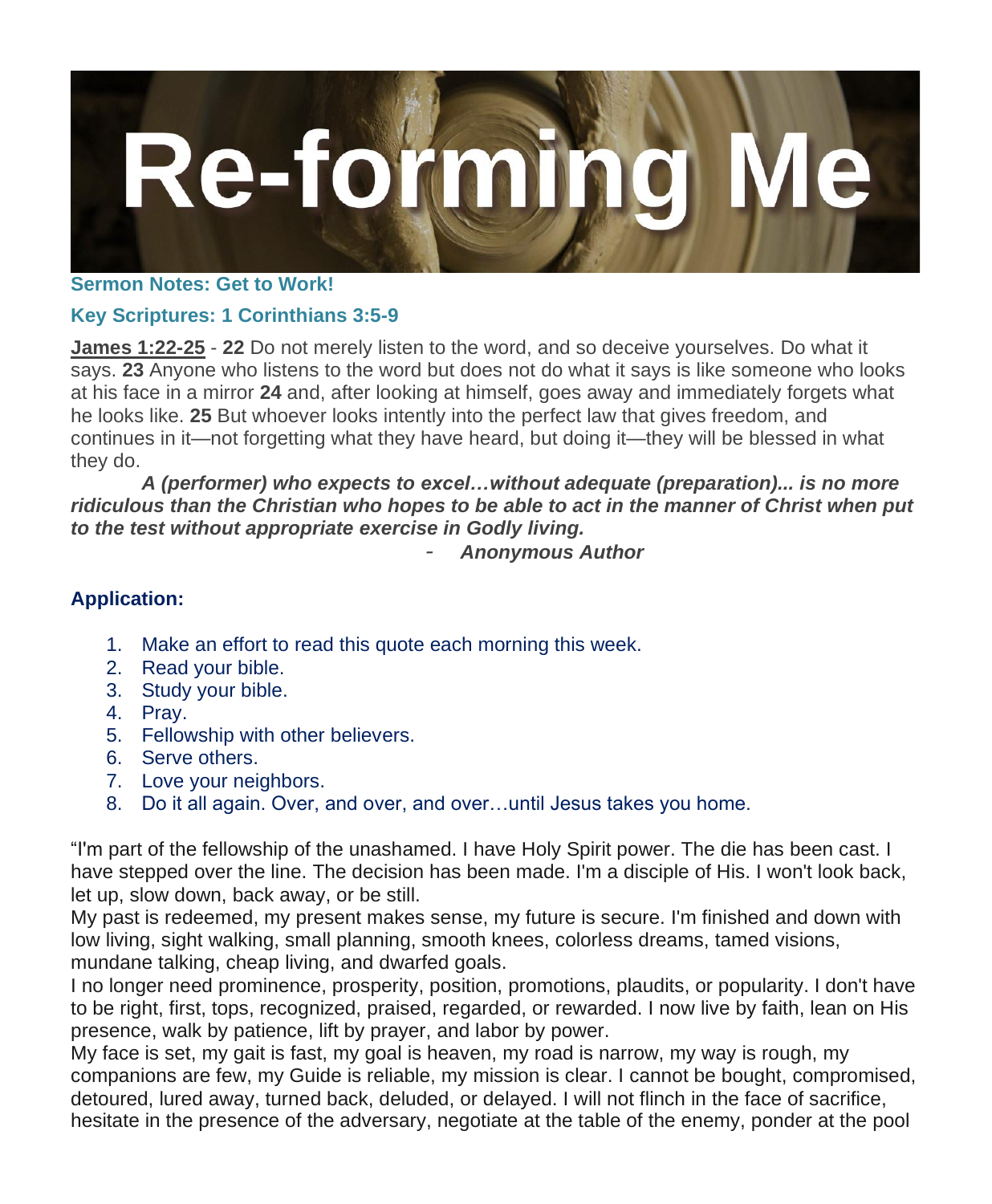of popularity, or meander in the maze of mediocrity.

I won't give up, shut up, let up, until I have stayed up, stored up, prayed up, paid up, and preached up for the cause of Christ. I am a disciple of Jesus. I must go till He comes, give till I drop, preach till all know, and work till He stops me. And when He comes for His own, He will have no problem recognizing me - my banner will be clear."

― **Avery T. Willis Jr.**

## *Upcoming Events*

| Mar 6         | 8:30am - Prayer Meeting                                             |
|---------------|---------------------------------------------------------------------|
|               | 9:30am – Pastor Kevin, Men's Chorus, Baptism – Nova Beth Bruins     |
|               | 10:45am – Sunday School, Women's Bible Study – "Resisting the Rush" |
|               | 5:30pm - Jr/Sr Praise Band                                          |
|               | 6:30pm – Middle School Youth Group                                  |
| Mar 7         | 6:30pm – Men's Bible Study, Women's Bible Study – "Elijah"          |
|               | 7:00pm – High School + $8th$ grade Bible Study                      |
| Mar 8         | 8:00am – Prayer Meeting                                             |
|               | 9:30am - Women's Bible Study - "In His Image"                       |
|               | 7:00pm – Consistory Meeting                                         |
| Mar 9         | 9:30am - Golden Lifers                                              |
|               | 6:00pm – Intermediate Praise Team                                   |
|               | 6:20pm – Sonshine Singers, Jr Choir                                 |
|               | 6:30pm - NO Mixed Choir                                             |
|               | 6:45pm - Bible Class                                                |
|               | 7:00pm – High School Praise Team                                    |
|               | 7:30pm – High School Youth Group, Men's Chorus                      |
| <b>Mar 10</b> | 7:00pm - Worship Ministry Team Meeting                              |
| Mar 13        | 8:30am – Prayer Meeting                                             |
|               | 9:30am - Pastor Kevin, Jr Choir                                     |
|               | 10:45am – Sunday School, Women's Bible Study – "Resisting the Rush" |

7:00pm – Crops & Industry Prayer Service

### *Youth News*

**Middle School** – Tonight is game night and prep for the Crops and Industry prayer service we're leading next week. See you at 6:30!

**Jr/Sr Praise band** practice 5:30-6:15 tonight

**High School** – On Wednesday we're talking about some of the lesser known disciples. How did Jesus call them out of a life of just going through the motions? How is he calling us to do the same thing? See you at 7:30!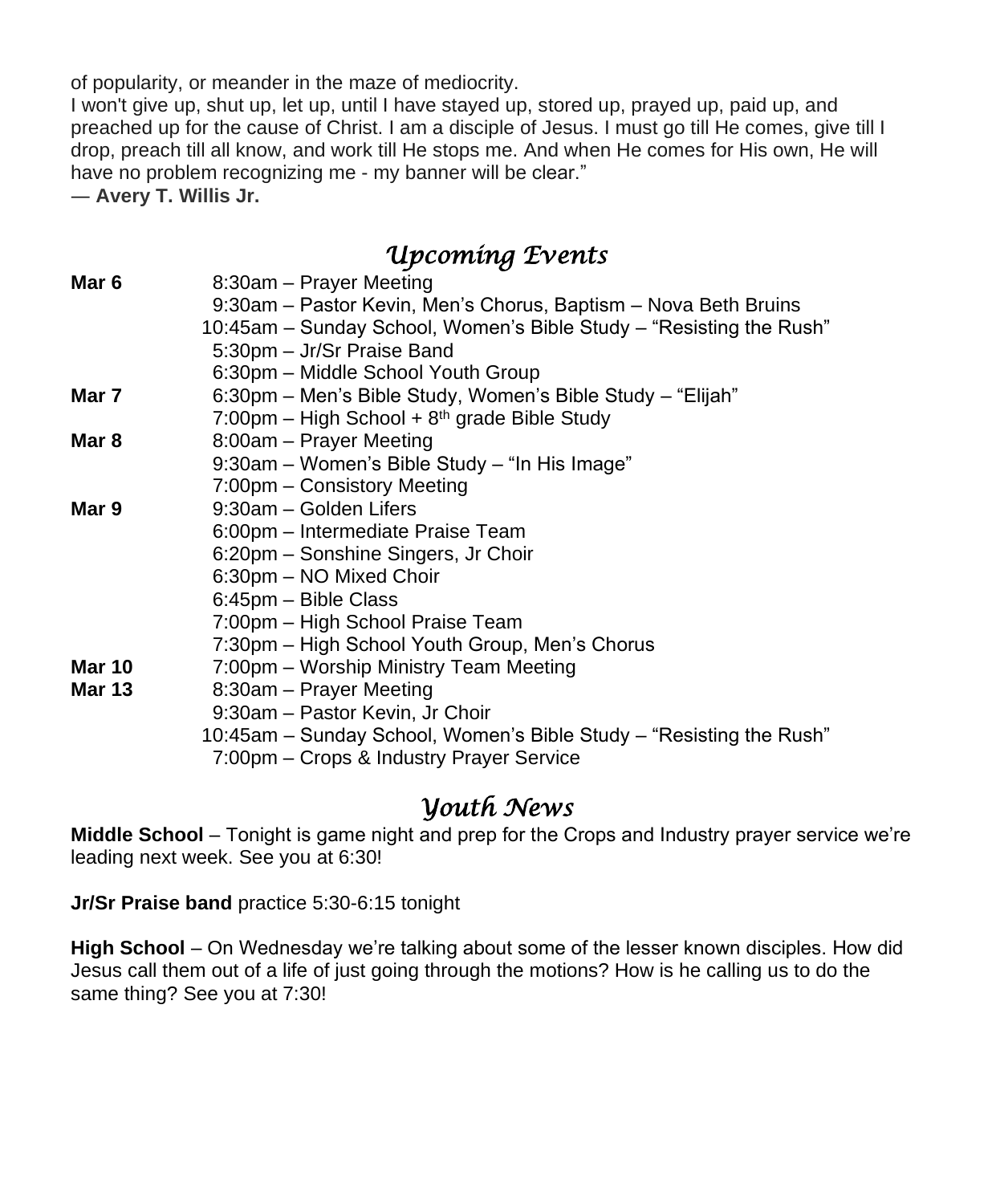# *Opportunities to Get Involved*

**Men's Bible Study –** The guys just wrapped up a 5-week bible study called "Fight" and enjoyed it so much they decided they're going to continue meeting for another bible study (topic to be announced soon). They'll meet for another 5-weeks on Mondays at 6:30-7:30pm starting March 7 th so join in at any time.

**Pinewood Derby Family Night –** Join us at the Alto Community Center on Monday, April 11<sup>th</sup> from 5:30-7:30pm for a fun, free night. We'll have a meal at 5:30pm and races will start at 6pm. Not racing a car? We'll have other family friendly activities too. Sign-up and grab a car kit with instructions at the Children & Families Resource Center by March 20<sup>th</sup>. Classes range from 1<sup>st</sup> grade to adult. Needing to borrow a scroll saw to make your car or a scale to weigh it? Let Adrea know.

**All Church Retreat –** Join us for our 1st All Church Retreat at Silver Birch Ranch April 22-24. Check your mailbox or the Information Center for the brochure with all the details! Register online at [https://docs.google.com/forms/d/1HjVwj-14Eyrbq](https://docs.google.com/forms/d/1HjVwj-14Eyrbq-mvrDK62pUY0FxSnD9w15E2xeE_hgk/edit?ts=61d8670e)[mvrDK62pUY0FxSnD9w15E2xeE\\_hgk/edit?ts=61d8670e](https://docs.google.com/forms/d/1HjVwj-14Eyrbq-mvrDK62pUY0FxSnD9w15E2xeE_hgk/edit?ts=61d8670e) by March 31<sup>st</sup> or contact Megan to get help with registration. Any questions, reach out to Pastor Doug, Adrea, or Jessa.

# *Bulletin Board News*

**Offering** may be placed in one of the three white offering boxes located in the lobby. Upcoming benevolent schedule: 3/6 Missionary Salary, 3/13 Waupun & Brandon Food Pantries, 3/20 Missionary Salary, 3/27 Gideon International.

Congrats to Warren Vande Zande as he celebrates his 84<sup>th</sup> birthday on March 8<sup>th</sup>.

**Lenten Devotionals** – We invite you to join us in one of the family Lenten devotionals available at the Family and Children Resource Center. The devotionals range in length and age level depending on what works best for you or your family.

**Devotion Donations** – Have any family or personal devotions laying around the house? We are currently taking up a collection to try and build a devotion section in our church library. Most of us buy a devotion, use it once, and then it sits...this way we can pool our resources to share, borrow, and try different materials that meet our interests and needs. Any books you would like to donate can be placed in the tote by the Children & Families Resource Center. Questions, please feel free to reach out to Adrea!

**Free Concert!** – On Thursday, March 10<sup>th</sup> at 7pm the Judson University Choir will share their incredible worship concert at Emmanuel Waupun. Come hear this 45-member choir raise the roof in praise! You will be inspired! Concert location is Emmanuel Waupun, 400 W. Brown St., Waupun

**Bethel CRC Hymn Sing** – Bethel CRC invites you to an evening of music on Sunday, March 13<sup>th</sup> at 6pm. The New Generation Singers from CWC will be singing as well as the United Men of Praise. The congregation will be singing several favorite old hymns. Refreshments will follow with a time of fellowship.